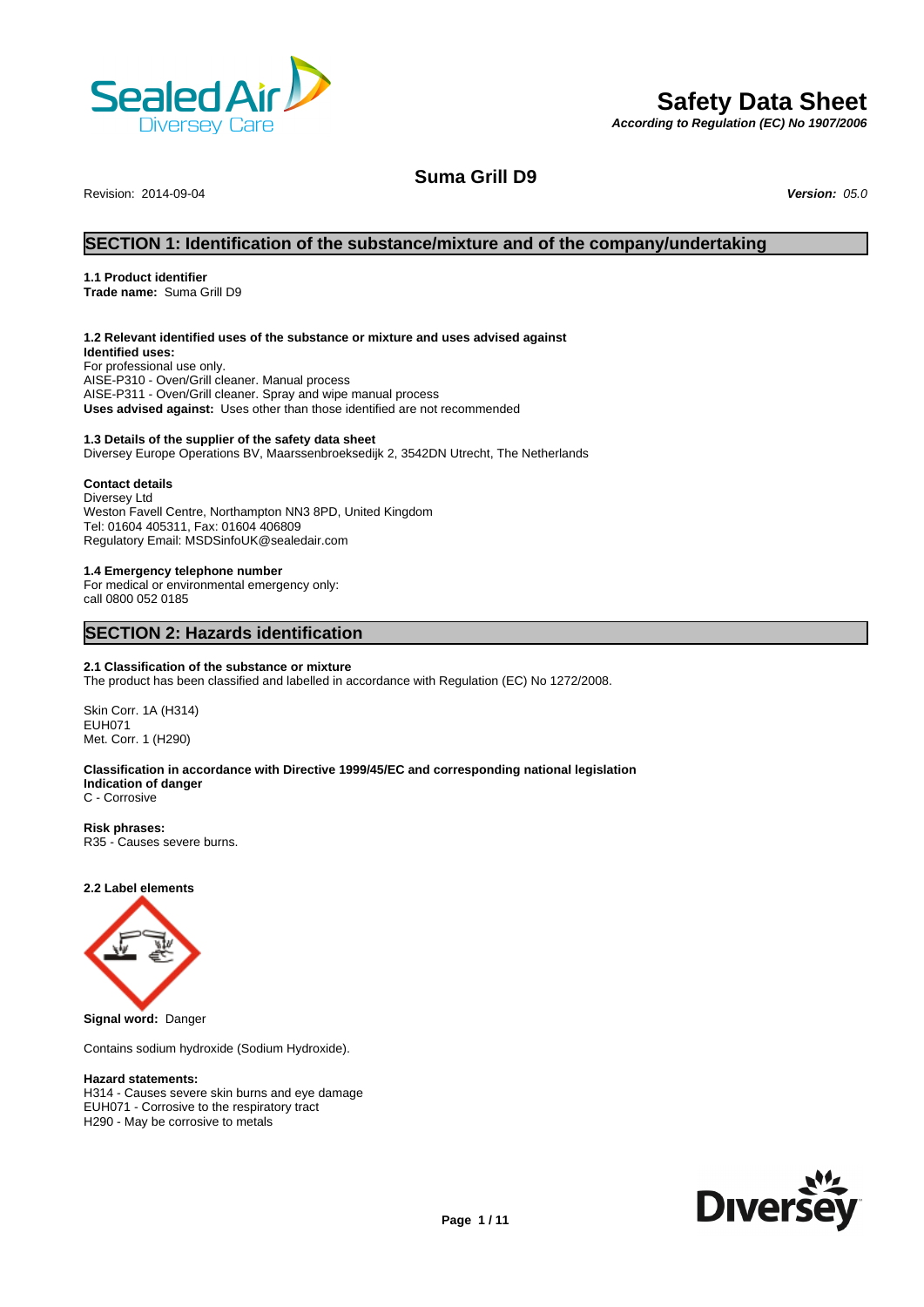#### **Precautionary statements:**

P260 - Do not breathe spray

P280 - Wear protective gloves, protective clothing and eye or face protection

P303 + P361 + P353 - IF ON SKIN (or hair): Take off immediately all contaminated clothing. Rinse skin with water or shower

P305 + P351 + P338 - IF IN EYES: Rinse cautiously with water for several minutes. Remove contact lenses, if present and easy to do. Continue rinsing

P310 - Immediately call a POISON CENTRE, doctor or physician

#### **2.3 Other hazards**

No other hazards known. The product does not meet the criteria for PBT or vPvB in accordance with Regulation (EC) No 1907/2006, Annex XIII.

# **SECTION 3: Composition/information on ingredients**

### **3.2 Mixtures**

| Ingredient(s)                       | <b>EC</b> number | <b>CAS number</b> | <b>REACH number</b> | <b>Classification</b><br>(EC) 1272/2008     | <b>Classification</b> | <b>Notes</b> | Weight<br>percent |
|-------------------------------------|------------------|-------------------|---------------------|---------------------------------------------|-----------------------|--------------|-------------------|
| sodium hydroxide                    | 215-185-5        | 1310-73-2         | 01-2119457892-27    | Skin Corr. 1A (H314)<br>Met. Corr. 1 (H290) | C:R35                 |              | $10 - 20$         |
| (2-methoxymethylethoxy)propa<br>nol | 252-104-2        | 34590-94-8        | 01-2119450011-60    |                                             |                       |              | $3 - 10$          |
| alkyl polyglucoside                 | 500-220-1        | 68515-73-1        | 01-2119488530-36    | Eye Dam. 1 (H318)                           | Xi:R41                |              | $1 - 3$           |

\* Polymer.

For the full text of the R, H and EUH phrases mentioned in this Section, see Section 16.

Workplace exposure limit(s), if available, are listed in subsection 8.1.

[1] Exempted: ionic mixture. See Regulation (EC) No 1907/2006, Annex V, paragraph 3 and 4. This salt is potentially present, based on calculation, and included for classification and labelling purposes only. Each starting material of the ionic mixture is registered, as required.

[2] Exempted: included in Annex IV of Regulation (EC) No 1907/2006.

[3] Exempted: Annex V of Regulation (EC) No 1907/2006.

[4] Exempted: polymer. See Article 2(9) of Regulation (EC) No 1907/2006.

# **SECTION 4: First aid measures**

| 4.1 Description of first aid measures                           |                                                                                                   |
|-----------------------------------------------------------------|---------------------------------------------------------------------------------------------------|
| <b>Inhalation</b>                                               | Remove person to fresh air and keep comfortable for breathing. Immediately call a POISON          |
|                                                                 | CENTRE, doctor or physician.                                                                      |
| <b>Skin contact:</b>                                            | Wash skin with plenty of lukewarm, gently flowing water for at least 30 minutes. Take off         |
|                                                                 | immediately all contaminated clothing and wash it before re-use. Immediately call a POISON        |
|                                                                 | CENTRE, doctor or physician.                                                                      |
| Eye contact:                                                    | Immediately rinse eyes cautiously with lukewarm water for several minutes. Remove contact lenses, |
|                                                                 | if present and easy to do. Continue rinsing. Immediately call a POISON CENTRE, doctor or          |
|                                                                 | physician.                                                                                        |
| Ingestion:                                                      | Rinse mouth. Immediately drink 1 glass of water. Do NOT induce vomiting. Keep at rest.            |
|                                                                 | Immediately call a POISON CENTRE, doctor or physician.                                            |
| Self-protection of first aider:                                 | Consider personal protective equipment as indicated in subsection 8.2.                            |
|                                                                 |                                                                                                   |
| 4.2 Most important symptoms and effects, both acute and delayed |                                                                                                   |
|                                                                 |                                                                                                   |

| Inhalation:          | Corrosive to the respiratory tract.                                                                                               |
|----------------------|-----------------------------------------------------------------------------------------------------------------------------------|
| <b>Skin contact:</b> | Causes severe burns.                                                                                                              |
| Eve contact:         | Causes severe or permanent damage.                                                                                                |
| Ingestion:           | Ingestion will lead to a strong caustic effect on mouth and throat and to the danger of perforation of<br>oesophagus and stomach. |

#### **4.3 Indication of any immediate medical attention and special treatment needed**

No information available on clinical testing and medical monitoring. Specific toxicological information on substances, if available, can be found in section 11.

# **SECTION 5: Firefighting measures**

#### **5.1 Extinguishing media**

Carbon dioxide. Dry powder. Water spray jet. Fight larger fires with water spray jet or alcohol-resistant foam.

#### **5.2 Special hazards arising from the substance or mixture**

#### No special hazards known.

#### **5.3 Advice for firefighters**

As in any fire, wear self contained breathing apparatus and suitable protective clothing including gloves and eye/face protection.

# **SECTION 6: Accidental release measures**

**6.1 Personal precautions, protective equipment and emergency procedures** Wear suitable protective clothing, gloves and eye/face protection.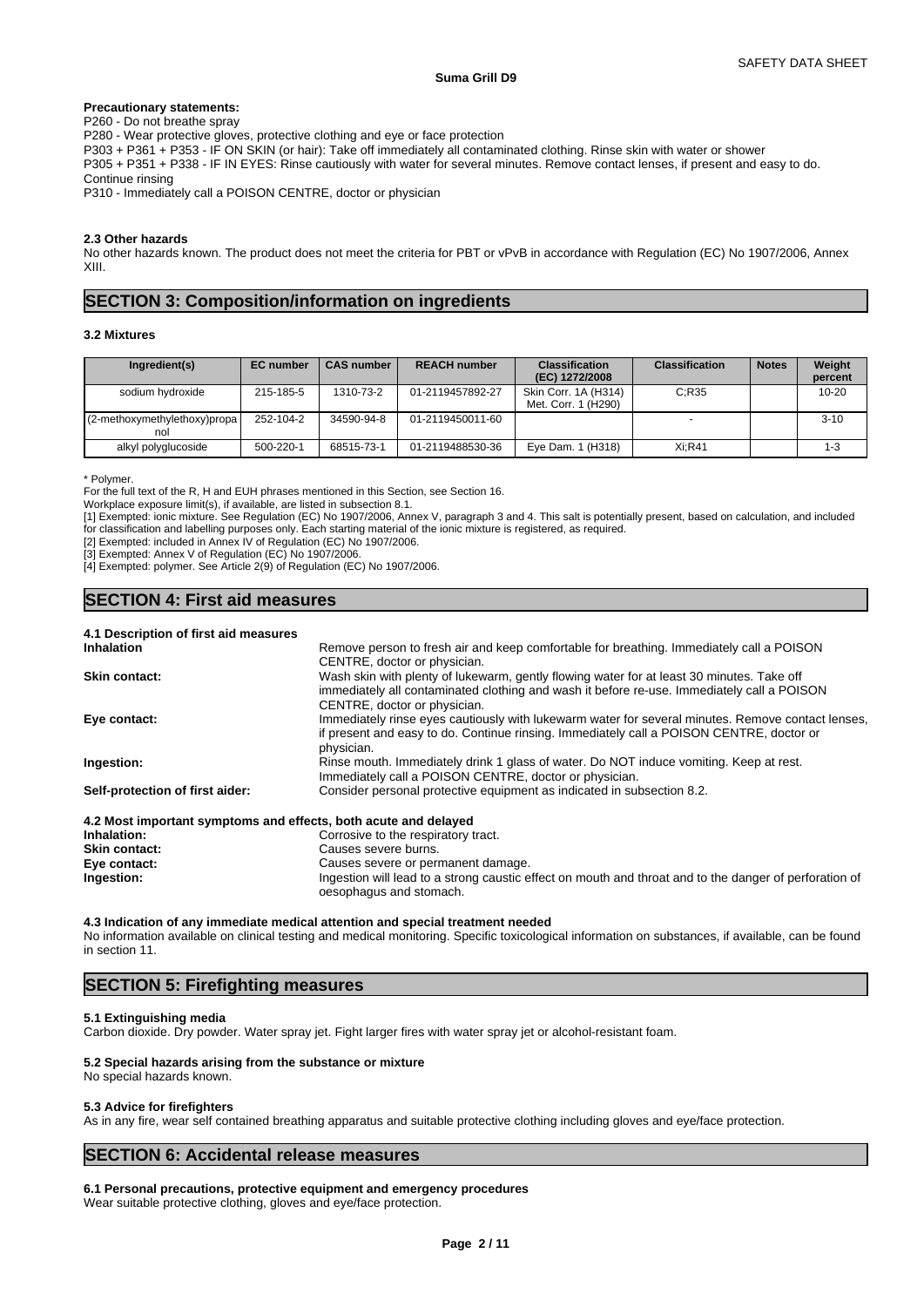#### **6.2 Environmental precautions**

Do not allow to enter drainage system, surface or ground water. Dilute with plenty of water.

#### **6.3 Methods and material for containment and cleaning up**

Use neutralising agent. Absorb onto dry sand or similar inert material.

#### **6.4 Reference to other sections**

For personal protective equipment see subsection 8.2. For disposal considerations see section 13.

# **SECTION 7: Handling and storage**

#### **7.1 Precautions for safe handling**

**Measures to prevent fire and explosions:** No special precautions required.

#### **Measures to prevent aerosol and dust generation:**

Avoid formation of aerosol.

#### **Measures required to protect the environment:**

For environmental exposure controls see subsection 8.2.

#### **Advices on general occupational hygiene:**

Handle in accordance with good industrial hygiene and safety practice. Keep away from food, drink and animal feeding stuffs. Do not mix with other products unless adviced by Sealed Air. Wash hands before breaks and at the end of workday. Wash face, hands and any exposed skin thoroughly after handling. Take off immediately all contaminated clothing. Wash contaminated clothing before reuse. Use personal protective equipment as required. Avoid contact with skin and eyes. Do not breathe spray. Use only with adequate ventilation.

#### **7.2 Conditions for safe storage, including any incompatibilities**

Store in accordance with local and national regulations. Keep only in original container. Store in a closed container.

For conditions to avoid see subsection 10.4. For incompatible materials see subsection 10.5.

#### **7.3 Specific end use(s)**

No specific advice for end use available.

# **SECTION 8: Exposure controls/personal protection**

# **8.1 Control parameters**

# **Workplace exposure limits**

Air limit values, if available:

| Ingredient(s)                   | UK - Long term<br>value(s) | UK - Short term<br>value(s) |
|---------------------------------|----------------------------|-----------------------------|
| sodium hydroxide                |                            | $2 \text{ mg/m}^3$          |
| (2-methoxymethylethoxy)propanol | 50 ppm<br>308 mg/m $3$     | 150 ppm<br>924 mg/m $3$     |

Biological limit values, if available:

Recommended monitoring procedures, if available:

Additional exposure limits under the conditions of use, if available:

#### **DNEL/DMEL and PNEC values**

#### **Human exposure**

| DNEL oral exposure - Consumer (mg/kg bw) |                    |                              |                   |                      |
|------------------------------------------|--------------------|------------------------------|-------------------|----------------------|
| Ingredient(s)                            | Short term - Local | <b>Short term - Systemic</b> | Long term - Local | Long term - Systemic |
|                                          | effects            | effects                      | effects           | effects              |
| sodium hydroxide                         | No data available  | No data available            | No data available | No data available    |
| (2-methoxymethylethoxy)propanol          | No data available  | No data available            | No data available | 67، ا                |

| DNEL dermal exposure - Worker |  |  |
|-------------------------------|--|--|
|                               |  |  |

| Ingredient(s)                   | <b>Short term - Local</b> | <b>Short term - Systemic</b> | Long term - Local | Long term - Systemic |
|---------------------------------|---------------------------|------------------------------|-------------------|----------------------|
|                                 | effects                   | effects (mg/kg bw)           | effects           | effects (mg/kg bw)   |
| sodium hydroxide                | 2 %                       | No data available            | No data available | No data available    |
| (2-methoxymethylethoxy)propanol | No data available         | No data available            | No data available | 65                   |
| alkyl polyglucoside             | No data available         | No data available            | No data available | 595000               |

alkyl polyglucoside No data available No data available No data available 35.7

DNEL dermal exposure - Consumer

| Ingredient(s)                   | <b>Short term - Local</b><br>effects | Short term - Systemic<br>effects (mg/kg bw) | Long term - Local<br>effects | Long term - Systemic  <br>effects (mg/kg bw) |
|---------------------------------|--------------------------------------|---------------------------------------------|------------------------------|----------------------------------------------|
| sodium hydroxide                | 2%                                   | No data available                           | No data available            | No data available                            |
| (2-methoxymethylethoxy)propanol | No data available                    | No data available                           | No data available            |                                              |
| alkyl polyglucoside             | No data available                    | No data available                           | No data available            | 357000                                       |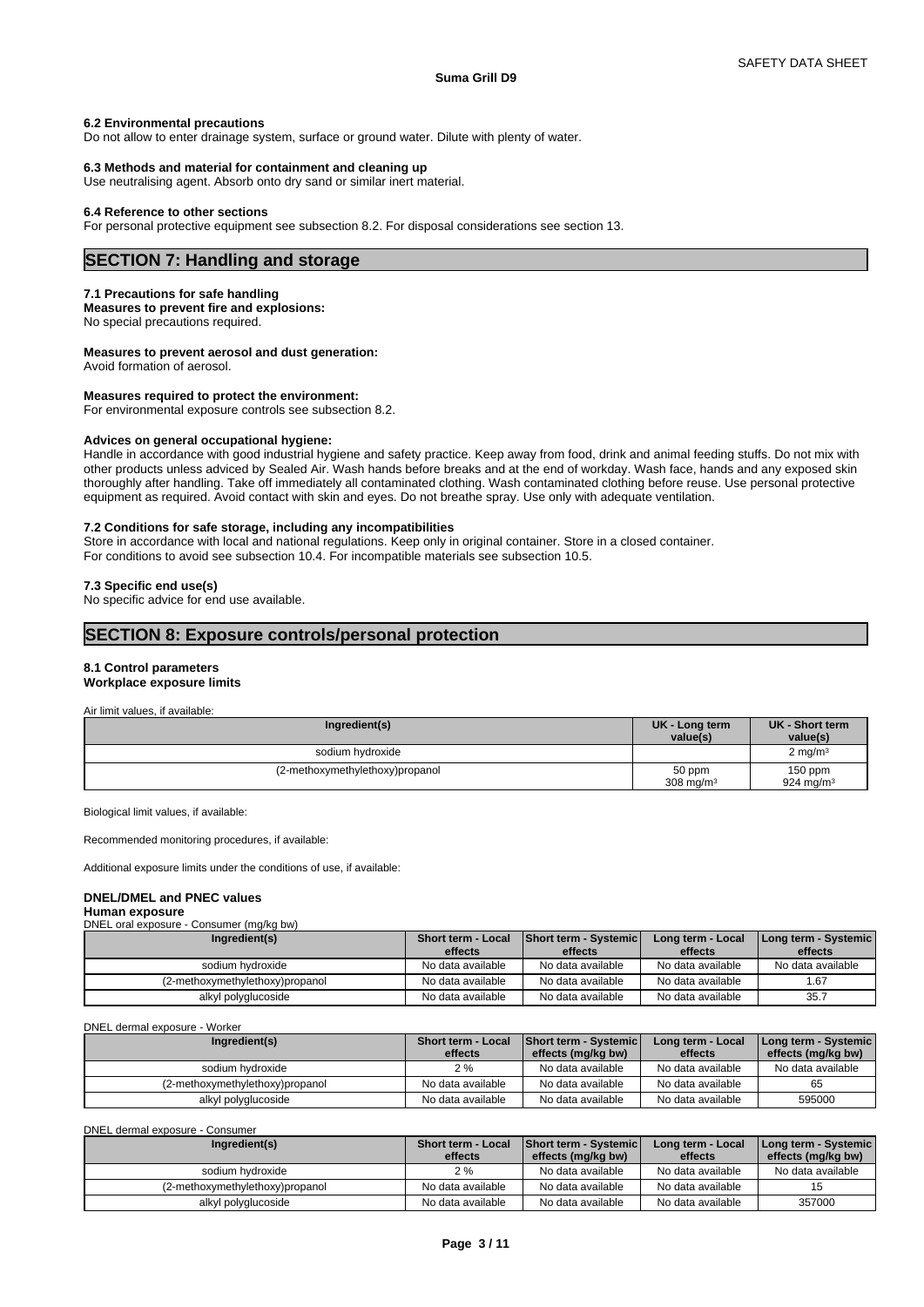DNEL inhalatory exposure - Worker (mg/m<sup>3</sup> ) and  $\overline{\phantom{a}}$ 

| Ingredient(s)                   | <b>Short term - Local</b> | <b>Short term - Systemic</b> | Long term - Local | Long term - Systemic |
|---------------------------------|---------------------------|------------------------------|-------------------|----------------------|
|                                 | effects                   | effects                      | effects           | effects              |
| sodium hydroxide                | No data available         | No data available            |                   | No data available    |
| (2-methoxymethylethoxy)propanol | No data available         | No data available            | No data available | 310                  |
| alkyl polyglucoside             | No data available         | No data available            | No data available | 420                  |

DNEL inhalatory exposure - Consumer (mg/m<sup>3</sup>)

| Ingredient(s)                   | <b>Short term - Local</b> | Short term - Systemic | Long term - Local | Long term - Systemic |
|---------------------------------|---------------------------|-----------------------|-------------------|----------------------|
|                                 | effects                   | effects               | effects           | effects              |
| sodium hvdroxide                | No data available         | No data available     |                   | No data available    |
| (2-methoxymethylethoxy)propanol | No data available         | No data available     | No data available | 37.2                 |
| alkyl polyglucoside             | No data available         | No data available     | No data available | 124                  |

# **Environmental exposure** Environmental exposure - PNEC

| Ingredient(s)                   | (mg/l)            | Surface water, fresh Surface water, marine<br>(mg/l) | Intermittent (mg/l) | Sewage treatment<br>plant (mg/l) |
|---------------------------------|-------------------|------------------------------------------------------|---------------------|----------------------------------|
| sodium hvdroxide                | No data available | No data available                                    | No data available   | No data available                |
| (2-methoxymethylethoxy)propanol |                   | .9                                                   | 190                 | 4168                             |
| alkyl polyglucoside             | 0.176             | 0.0176                                               | 0.27                | 560                              |

Environmental exposure - PNEC, continued

| Ingredient(s)                   | Sediment, freshwater<br>(mg/kg) | Sediment, marine<br>(mg/kg) | Soil (mg/kg)      | Air (mg/m <sup>3</sup> ) |
|---------------------------------|---------------------------------|-----------------------------|-------------------|--------------------------|
| sodium hvdroxide                | No data available               | No data available           | No data available | No data available        |
| ,2-methoxymethylethoxy)propanol | 70.2                            | 7.02                        | 2.74              | 190                      |
| alkyl polyglucoside             | .516                            | 0.152                       | 0.654             | No data available        |

#### **8.2 Exposure controls**

*The following information applies for the uses indicated in subsection 1.2. If available, please refer to the product information sheet for application and handling instructions. Normal use conditions are assumed for this section.*

)

*Recommended safety measures for handling the undiluted product:*

| Appropriate engineering controls:       | Use only in well ventilated areas. Where possible: use in automated/closed system and cover open<br>containers. Transport over pipes. Filling with automatic systems. Use tools for manual handling of<br>product.                                                                                                                                                                                                                                                                                             |
|-----------------------------------------|----------------------------------------------------------------------------------------------------------------------------------------------------------------------------------------------------------------------------------------------------------------------------------------------------------------------------------------------------------------------------------------------------------------------------------------------------------------------------------------------------------------|
| Appropriate organisational controls:    | Avoid direct contact and/or splashes where possible. Train personnel.                                                                                                                                                                                                                                                                                                                                                                                                                                          |
| Personal protective equipment           |                                                                                                                                                                                                                                                                                                                                                                                                                                                                                                                |
| Eye / face protection:                  | Safety glasses or goggles (EN 166).                                                                                                                                                                                                                                                                                                                                                                                                                                                                            |
| Hand protection:                        | Chemical-resistant protective gloves (EN 374).                                                                                                                                                                                                                                                                                                                                                                                                                                                                 |
|                                         | Verify instructions regarding permeability and breakthrough time, as provided by the gloves<br>supplier.                                                                                                                                                                                                                                                                                                                                                                                                       |
|                                         | Consider specific local use conditions, such as risk of splashes, cuts, contact time and temperature.                                                                                                                                                                                                                                                                                                                                                                                                          |
|                                         | Suggested gloves for prolonged contact:                                                                                                                                                                                                                                                                                                                                                                                                                                                                        |
|                                         | Material: butyl rubber                                                                                                                                                                                                                                                                                                                                                                                                                                                                                         |
|                                         | Penetration time: >= 480 min                                                                                                                                                                                                                                                                                                                                                                                                                                                                                   |
|                                         | Material thickness: $>= 0.7$ mm                                                                                                                                                                                                                                                                                                                                                                                                                                                                                |
|                                         | Suggested gloves for protection against splashes:                                                                                                                                                                                                                                                                                                                                                                                                                                                              |
|                                         | Material: nitrile rubber                                                                                                                                                                                                                                                                                                                                                                                                                                                                                       |
|                                         | Penetration time: >= 30 min                                                                                                                                                                                                                                                                                                                                                                                                                                                                                    |
|                                         | Material thickness: $>= 0.4$ mm                                                                                                                                                                                                                                                                                                                                                                                                                                                                                |
|                                         | In consultation with the supplier of protective gloves a different type providing similar protection may<br>be chosen.                                                                                                                                                                                                                                                                                                                                                                                         |
| <b>Body protection:</b>                 | Wear chemical-resistant clothing and boots in case direct dermal exposure and/or splashes may<br>occur.                                                                                                                                                                                                                                                                                                                                                                                                        |
| <b>Respiratory protection:</b>          | If exposure to liquid particles or splashes cannot be avoided use: half mask (EN 140) with particle<br>filter P2 (EN 143) or full-face mask (EN 136) with particle filter P1 (EN 143) Consider specific local<br>use conditions. In consultation with the supplier of respiratory protection equipment a different type<br>providing similar protection may be chosen. Specific applications tools may be available to limit<br>exposure. Please refer to the product information sheet for the possibilities. |
| <b>Environmental exposure controls:</b> | Should not reach sewage water or drainage ditch undiluted or unneutralised.                                                                                                                                                                                                                                                                                                                                                                                                                                    |
|                                         |                                                                                                                                                                                                                                                                                                                                                                                                                                                                                                                |

# **SECTION 9: Physical and chemical properties**

**9.1 Information on basic physical and chemical properties**

*Information in this section refers to the product, unless it is specifically stated that substance data is listed*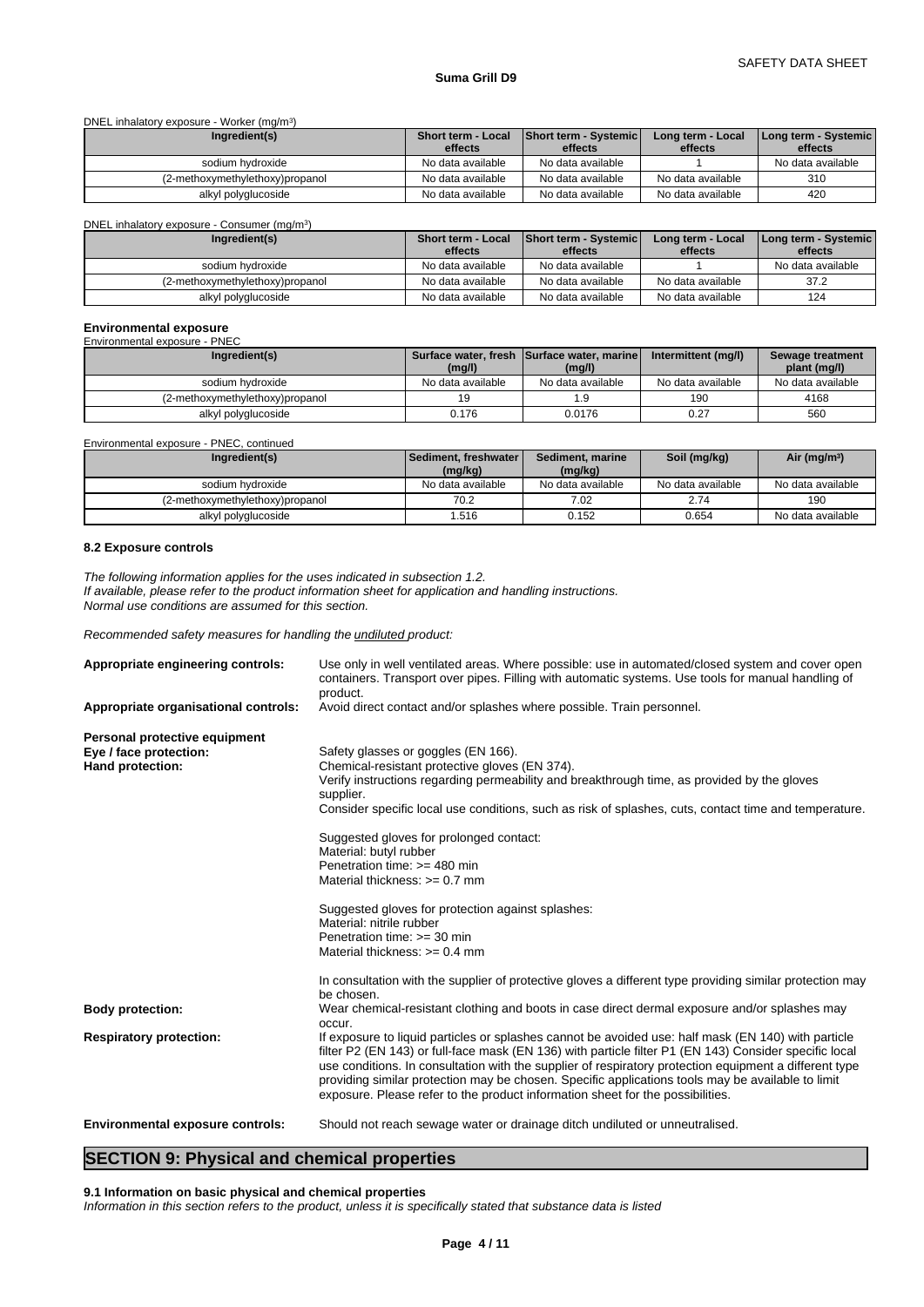**Method / remark**

**Physical State:** Liquid **Colour:** Clear, Brown **Odour:** Product specific **Odour threshold:** Not applicable **pH:** > 12 (neat) **Melting point/freezing point (°C):** Not determined **Initial boiling point and boiling range (°C):** Not determined

Substance data, boiling point

| Ingredient(s)                   | Value | <b>Method</b>    | Atmospheric pressure |  |
|---------------------------------|-------|------------------|----------------------|--|
|                                 | (°C)  |                  | (hPa)                |  |
| sodium hydroxide                | > 990 | Method not given |                      |  |
| (2-methoxymethylethoxy)propanol | 189.6 | Method not given | 1013                 |  |
| alkyl polyglucoside             | 100   | Method not given | 1013                 |  |

**Method / remark**

**Flash point (°C):** Not applicable. **Sustained combustion:** Not determined **Evaporation rate:** Not determined **Flammability (solid, gas):** Not applicable to liquids **Upper/lower flammability limit (%):** Not determined

Substance data, flammability or explosive limits, if available:

| redient(s)                      | <b>Lower limit</b><br>$\overline{101}$<br>(% vol) | Upper limit<br>(%<br>vol) |
|---------------------------------|---------------------------------------------------|---------------------------|
| (2-methoxymethylethoxy)propanol | .                                                 | $\overline{u}$            |

#### **Vapour pressure:** Not determined

Substance data, vapour pressure

| Ingredient(s)                   | Value             | <b>Method</b>    | Temperature |
|---------------------------------|-------------------|------------------|-------------|
|                                 | (Pa)              |                  | (°C)        |
| sodium hydroxide                | < 1330            | Method not given | 20          |
| (2-methoxymethylethoxy)propanol | 5500              | Method not given | 20          |
| alkyl polyglucoside             | No data available |                  |             |

**Method / remark**

**Method / remark**

**Solubility in / Miscibility with Water:** Fully miscible **Vapour density:** Not determined **Relative density:** 1.12 g/cm<sup>3</sup> (20 °C)

Substance data, solubility in water

| Ingredient(s)                   | Value<br>(g/l) | <b>Method</b>    | Temperature<br>(°C) |
|---------------------------------|----------------|------------------|---------------------|
| sodium hydroxide                | 1000           | Method not given | 20                  |
| (2-methoxymethylethoxy)propanol | Soluble        | Method not given | 20                  |
| alkyl polyglucoside             | Soluble        | Method not given | 20                  |

Substance data, partition coefficient n-octanol/water (log Kow): see subsection 12.3

**Decomposition temperature:** Not determined **Autoignition temperature:** Not determined **Viscosity:** Not determined **Explosive properties:** Not explosive. **Oxidising properties:** Not oxidising

#### **9.2 Other information Surface tension (N/m):** Not determined

**Corrosion to metals:** Corrosive **Corrosition Corrosition Corrosition** Weight of evidence

**Method / remark**

Substance data, dissociation constant, if available:

## **SECTION 10: Stability and reactivity**

#### **10.1 Reactivity**

No reactivity hazards known under normal storage and use conditions.

#### **10.2 Chemical stability**

Stable under normal storage and use conditions.

# **10.3 Possibility of hazardous reactions**

No hazardous reactions known under normal storage and use conditions.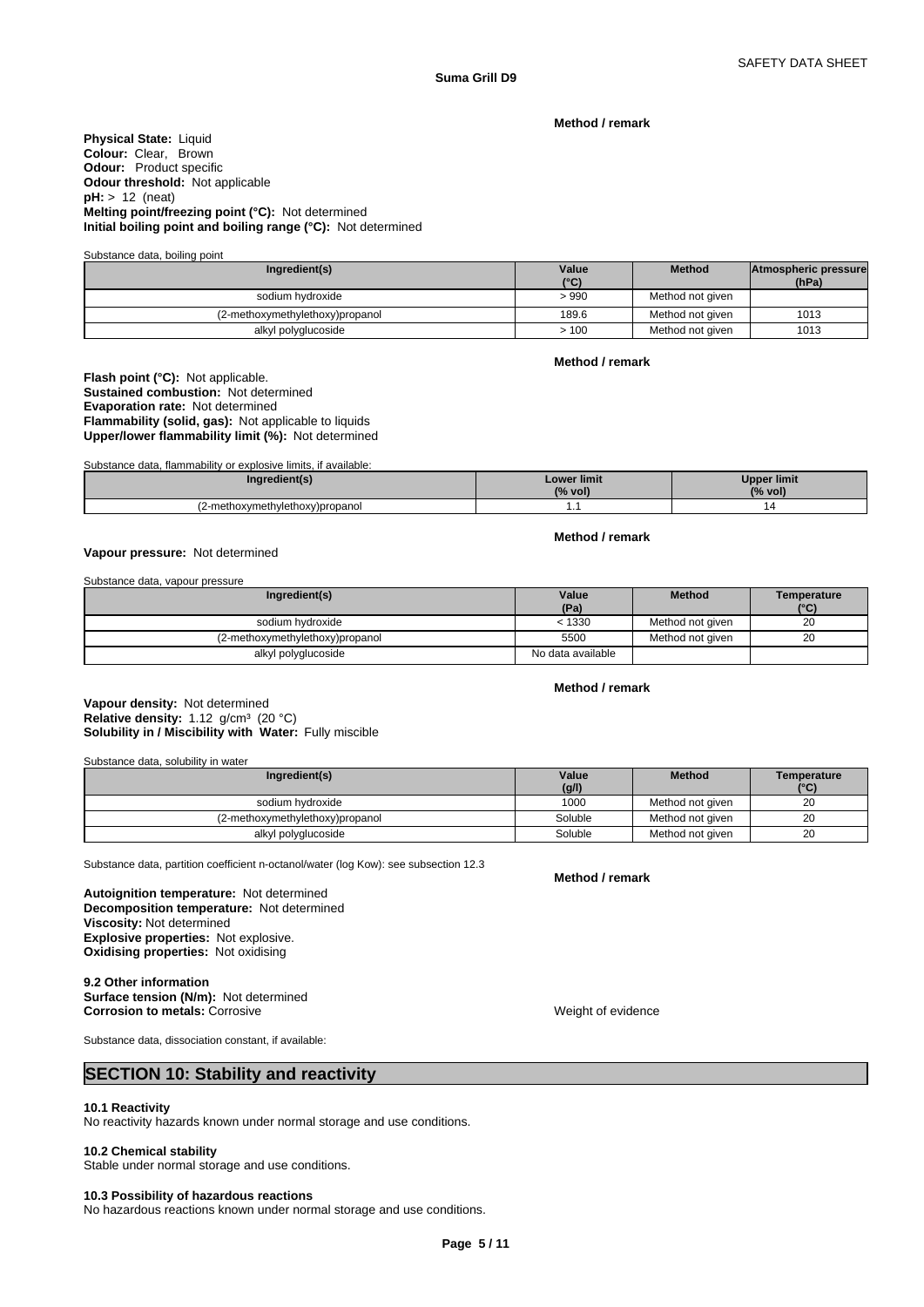**time (h)** 

### **10.4 Conditions to avoid**

None known under normal storage and use conditions.

### **10.5 Incompatible materials**

Reacts with acids.

### **10.6 Hazardous decomposition products**

None known under normal storage and use conditions.

# **SECTION 11: Toxicological information**

### **11.1 Information on toxicological effects**

No data is available on the mixture

Substance data, where relevant and available, are listed below.

## **Acute toxicity**

| Acute oral toxicity             |           |                      |                |                          |                             |
|---------------------------------|-----------|----------------------|----------------|--------------------------|-----------------------------|
| Ingredient(s)                   | Endpoint  | Value<br>(mg/kg)     | <b>Species</b> | <b>Method</b>            | <b>Exposure</b><br>time (h) |
| sodium hydroxide                |           | No data<br>available |                |                          |                             |
| (2-methoxymethylethoxy)propanol | $LD_{50}$ | >4000                | Rat            | Method not given         |                             |
| alkyl polyglucoside             | $LD_{50}$ | > 2000               | Rat            | [OECD 423 (EU B.1 tris)] |                             |

# Acute dermal toxicity

| Ingredient(s)                   | Endpoint  | Value<br>(mg/kg) | <b>Species</b> | <b>Method</b>     | <b>Exposure</b><br>time (h) |
|---------------------------------|-----------|------------------|----------------|-------------------|-----------------------------|
| sodium hydroxide                |           | No data          |                |                   |                             |
|                                 |           | available        |                |                   |                             |
| (2-methoxymethylethoxy)propanol | LD 50     | 9510             | Rabbit         | Method not given  |                             |
| alkyl polyglucoside             | $LD_{50}$ | >2000            | Rabbit         | OECD 402 (EU B.3) |                             |

#### Acute inhalative toxicity **Ingredient(s) Endpoint Value** Species **(mg/l) Method** Exposure sodium hydroxide No data available (2-methoxymethylethoxy)propanol No data available<br>No data alkyl polyglucoside

#### **Irritation and corrosivity** Skin irritation and corr

| <u>UNILI ILINGNULL GINI UULLUSIVIN</u> |              |                |                   |                      |  |  |
|----------------------------------------|--------------|----------------|-------------------|----------------------|--|--|
| Ingredient(s)                          | Result       | <b>Species</b> | <b>Method</b>     | <b>Exposure time</b> |  |  |
| sodium hydroxide                       | Corrosive    | Rabbit         | Method not given  |                      |  |  |
| (2-methoxymethylethoxy)propanol        | Not irritant |                | Method not given  |                      |  |  |
| alkyl polyglucoside                    | Not irritant | Rabbit         | OECD 404 (EU B.4) |                      |  |  |

available

Eye irritation and corrosivity

| Ingredient(s)                   | Result                       | <b>Species</b> | <b>Method</b>     | <b>Exposure time</b> |
|---------------------------------|------------------------------|----------------|-------------------|----------------------|
| sodium hydroxide                | Corrosive                    | Rabbit         | Method not given  |                      |
| (2-methoxymethylethoxy)propanol | Not corrosive or<br>irritant |                | Method not given  |                      |
| alkyl polyglucoside             | Severe damage                | Rabbit         | OECD 405 (EU B.5) |                      |

Respiratory tract irritation and corrosivity

| Ingredient(s)                   | Result            | <b>Species</b> | <b>Method</b> | <b>Exposure time</b> |
|---------------------------------|-------------------|----------------|---------------|----------------------|
| sodium hvdroxide                | No data available |                |               |                      |
| (2-methoxymethylethoxy)propanol | No data available |                |               |                      |
| alkyl polyglucoside             | No data available |                |               |                      |

#### **Sensitisation** ntottroatton<br>neification by skin contact

| <b>UCHOILOGILUI DV SNII CUILLACL</b> |                 |                |                      |                   |  |  |
|--------------------------------------|-----------------|----------------|----------------------|-------------------|--|--|
| Inaredient(s)                        | Result          | <b>Species</b> | <b>Method</b>        | Exposure time (h) |  |  |
| sodium hydroxide                     | Not sensitising |                | Human repeated patch |                   |  |  |
|                                      |                 |                | test                 |                   |  |  |
| (2-methoxymethylethoxy)propanol      | Not sensitising |                | Method not given     |                   |  |  |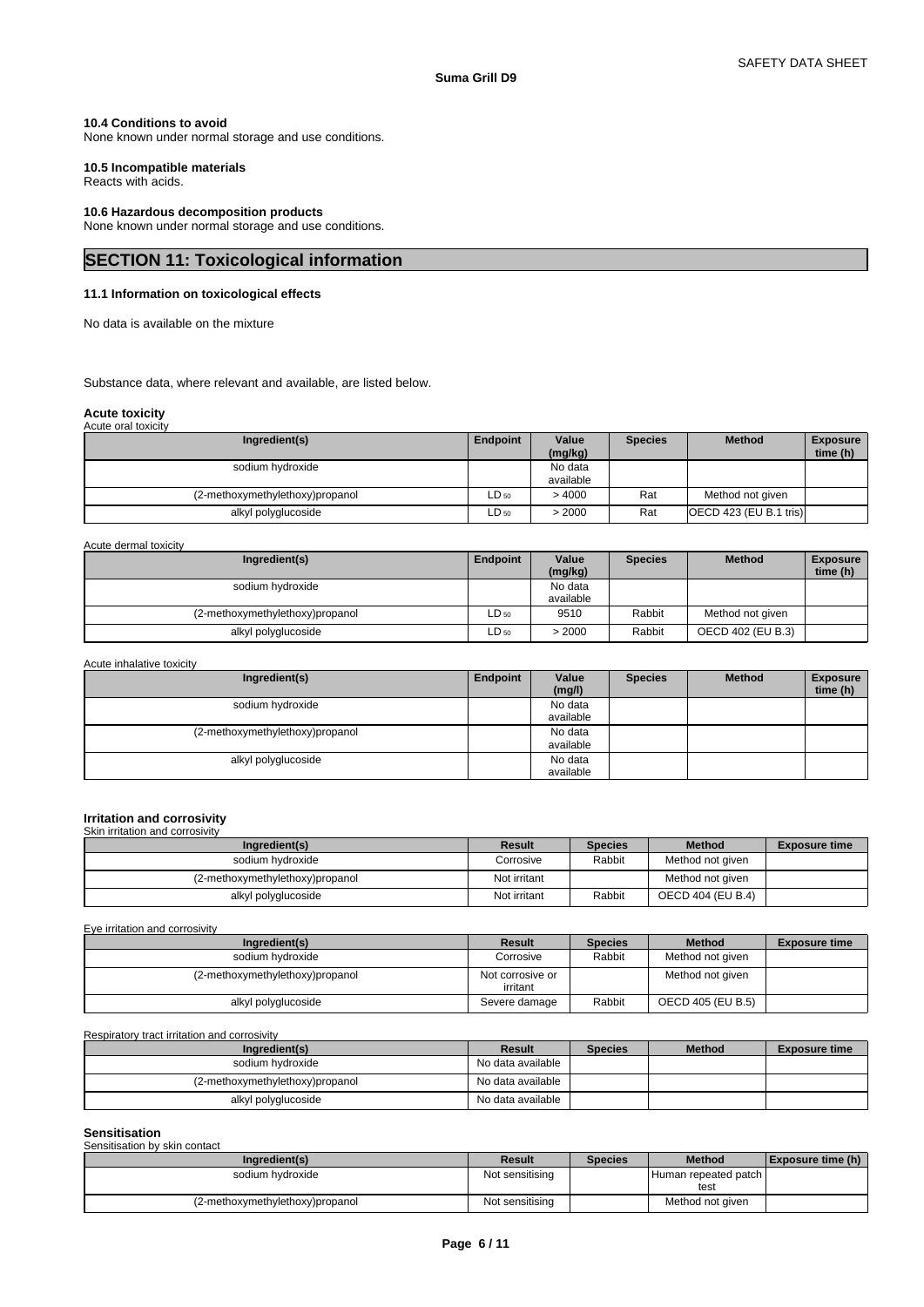| $n_{\rm{th}}$<br>alkvl<br>olvalucoside<br>the contract of the contract of | $\cdots$<br>sensitising<br>No.<br>งบ | suinea pic | 406<br>$\sim$<br>ЭE<br><b>B.6</b> )<br>- 72<br>. .<br>∶test<br>™ehler …<br>אוור |  |
|---------------------------------------------------------------------------|--------------------------------------|------------|---------------------------------------------------------------------------------|--|
|---------------------------------------------------------------------------|--------------------------------------|------------|---------------------------------------------------------------------------------|--|

Sensitisation by inhalation

| Ingredient(s)                   | Result            | <b>Species</b> | <b>Method</b> | <b>Exposure time</b> |
|---------------------------------|-------------------|----------------|---------------|----------------------|
| sodium hvdroxide                | No data available |                |               |                      |
| (2-methoxymethylethoxy)propanol | No data available |                |               |                      |
| alkyl polyglucoside             | No data available |                |               |                      |

# **CMR effects (carcinogenicity, mutagenicity and toxicity for reproduction)** Carcinogenicity

| Ingredient(s)                   | <b>Effect</b>                                          |
|---------------------------------|--------------------------------------------------------|
| sodium hvdroxide                | No evidence for carcinogenicity, weight-of-evidence    |
| (2-methoxymethylethoxy)propanol | No evidence for carcinogenicity, negative test results |
| alkyl polyglucoside             | No evidence for carcinogenicity, weight-of-evidence    |

#### Mutagenicity

| Ingredient(s)                   | Result (in-vitro)                                       | <b>Method</b><br>(in-vitro)       | Result (in-vivo)                                                       | <b>Method</b><br>(in-vivo)                          |
|---------------------------------|---------------------------------------------------------|-----------------------------------|------------------------------------------------------------------------|-----------------------------------------------------|
| sodium hydroxide                | No evidence for mutagenicity, negative<br>ltest results | on rat<br>hepatocytes<br>OECD 473 | DNA repair test No evidence for mutagenicity, negative<br>test results | <b>OECD 474 (EU)</b><br>B.12) OECD<br>475 (EU B.11) |
| (2-methoxymethylethoxy)propanol | No evidence for mutagenicity, negative<br>ltest results | Method not<br>given               | No data available                                                      |                                                     |
| alkyl polyglucoside             | No evidence for mutagenicity, negative<br>ltest results | Read across                       | No data available                                                      |                                                     |

#### Toxicity for reproduction

| Ingredient(s)                        | Endpoint | <b>Specific effect</b> | Value<br>$\left \frac{\text{mg}}{\text{kg}}\right $ bw/d) | <b>Species</b> | <b>Method</b>                   | <b>Exposure</b><br>time | Remarks and other effects<br>reported                                              |
|--------------------------------------|----------|------------------------|-----------------------------------------------------------|----------------|---------------------------------|-------------------------|------------------------------------------------------------------------------------|
| sodium hydroxide                     |          |                        | No data<br>available                                      |                |                                 |                         | No evidence for developmental<br>toxicity No evidence for<br>reproductive toxicity |
| (2-methoxymethylethox)<br>y)propanol |          | Developmental toxicity | No data<br>available                                      |                |                                 |                         | No evidence for reproductive<br>toxicity                                           |
| alkyl polyglucoside                  |          |                        | No data<br>available                                      |                | OECD 416,<br>(EU B.35),<br>oral |                         | No evidence for reproductive<br>toxicity                                           |

**Repeated dose toxicity** Sub-acute or sub-chronic oral toxicity

| Ingredient(s)                   | Endpoint     | Value        | <b>Species</b> | <b>Method</b>        |             | Exposure Specific effects and organs |
|---------------------------------|--------------|--------------|----------------|----------------------|-------------|--------------------------------------|
|                                 |              | (mg/kg bw/d) |                |                      | time (days) | affected                             |
| sodium hydroxide                |              | No data      |                |                      |             |                                      |
|                                 |              | available    |                |                      |             |                                      |
| (2-methoxymethylethoxy)propanol |              | No data      |                |                      |             |                                      |
|                                 |              | available    |                |                      |             |                                      |
| alkyl polyglucoside             | <b>NOAEL</b> | 100          | Rat            | <b>OECD 408 (EU)</b> | 90          |                                      |
|                                 |              |              |                | B.26                 |             |                                      |

#### Sub-chronic dermal toxicity

| Ingredient(s)                   | Endpoint | Value        | <b>Species</b> | <b>Method</b> |             | <b>Exposure   Specific effects and organs  </b> |
|---------------------------------|----------|--------------|----------------|---------------|-------------|-------------------------------------------------|
|                                 |          | (mg/kg bw/d) |                |               | time (days) | affected                                        |
| sodium hydroxide                |          | No data      |                |               |             |                                                 |
|                                 |          | available    |                |               |             |                                                 |
| (2-methoxymethylethoxy)propanol |          | No data      |                |               |             |                                                 |
|                                 |          | available    |                |               |             |                                                 |
| alkyl polyglucoside             |          | No data      |                |               |             |                                                 |
|                                 |          | available    |                |               |             |                                                 |

# Sub-chronic inhalation toxicity

| Ingredient(s)                   | Endpoint | Value                | <b>Species</b> | <b>Method</b> |             | <b>Exposure   Specific effects and organs  </b> |
|---------------------------------|----------|----------------------|----------------|---------------|-------------|-------------------------------------------------|
|                                 |          | (mg/kg bw/d)         |                |               | time (days) | affected                                        |
| sodium hydroxide                |          | No data<br>available |                |               |             |                                                 |
| (2-methoxymethylethoxy)propanol |          | No data<br>available |                |               |             |                                                 |
| alkyl polyglucoside             |          | No data<br>available |                |               |             |                                                 |

Chronic toxicity

| Ingredient(s)                          | <b>Exposure</b> | <b>Endpoint</b> | Value                                            | <b>Species</b> | <b>Method</b> | <b>Exposure</b> | Specific effects and | <b>Remark</b> |
|----------------------------------------|-----------------|-----------------|--------------------------------------------------|----------------|---------------|-----------------|----------------------|---------------|
|                                        | route           |                 | $\left \frac{\text{mg}}{\text{kg}}\right $ bw/d) |                |               | time            | organs affected      |               |
| sodium hydroxide                       |                 |                 | No data<br>available                             |                |               |                 |                      |               |
| $(2$ -methoxymethylethox<br>y)propanol |                 |                 | No data<br>available                             |                |               |                 |                      |               |
| alkyl polyglucoside                    |                 |                 | No data<br>available                             |                |               |                 |                      |               |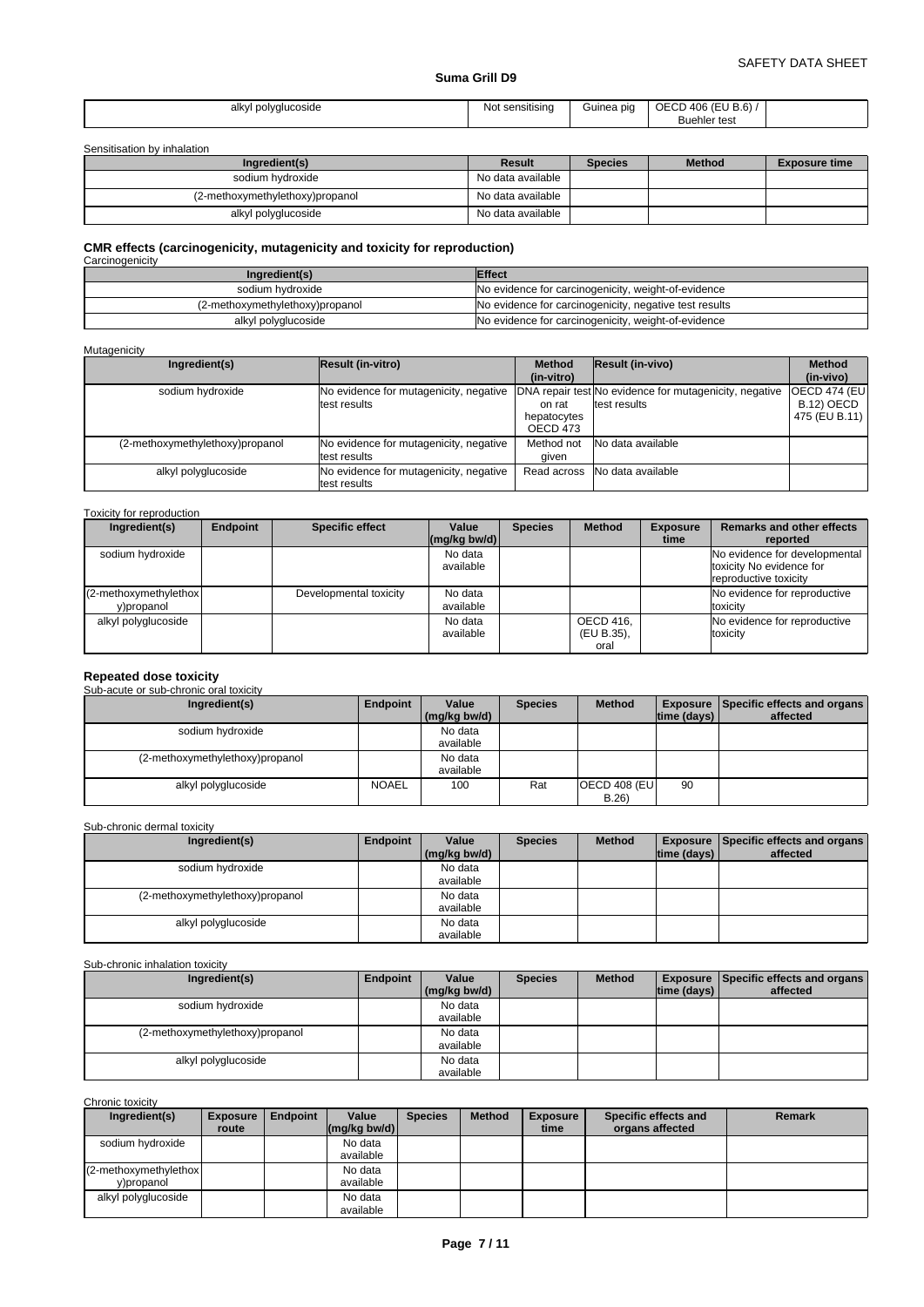#### STOT-single exposure

| Ingredient(s)                   | Affected organ(s) |
|---------------------------------|-------------------|
| sodium hvdroxide                | No data available |
| (2-methoxymethylethoxy)propanol | No data available |
| alkyl polyglucoside             | No data available |

STOT-repeated exposure

| Ingredient(s)                   | Affected organ(s) |
|---------------------------------|-------------------|
| sodium hydroxide                | No data available |
| (2-methoxymethylethoxy)propanol | No data available |
| alkyl polyglucoside             | No data available |

### **Aspiration hazard**

Substances with an aspiration hazard (H304), if any, are listed in section 3. If relevant, see section 9 for dynamic viscosity and relative density of the product.

#### **Potential adverse health effects and symptoms**

Effects and symptoms related to the product, if any, are listed in subsection 4.2.

| <b>SECTION 12: Ecological information</b> |  |
|-------------------------------------------|--|
|                                           |  |

#### **12.1 Toxicity**

No data is available on the mixture.

Substance data, where relevant and available, are listed below

# **Aquatic short-term toxicity** Aquatic short-term toxicity - fish

| $1$ igaatio onone tonni toxioity<br> |           |                 |                        |                  |                             |
|--------------------------------------|-----------|-----------------|------------------------|------------------|-----------------------------|
| Ingredient(s)                        | Endpoint  | Value<br>(mg/l) | <b>Species</b>         | <b>Method</b>    | <b>Exposure</b><br>time (h) |
| sodium hydroxide                     | $LC_{50}$ | 35              | Various<br>species     | Method not given | 96                          |
| (2-methoxymethylethoxy)propanol      | $LC_{50}$ | >1000           | Poecilia<br>reticulata | Method not given | 96                          |
| alkyl polyglucoside                  | $LC_{50}$ | 100.81          | Brachydanio<br>rerio   | ISO 7346         | 96                          |

| Ingredient(s)                   | Endpoint | Value<br>(mg/l) | <b>Species</b>          | <b>Method</b>    | <b>Exposure</b><br>time (h) |
|---------------------------------|----------|-----------------|-------------------------|------------------|-----------------------------|
| sodium hydroxide                | EC 50    | 40.4            | Ceriodaphnia<br>SD.     | Method not given | 48                          |
| (2-methoxymethylethoxy)propanol | EC 50    | 1919            | Daphnia<br>magna Straus | Method not given | 48                          |
| alkyl polyglucoside             | EC 50    | >100            | Daphnia<br>magna Straus | OECD 202         | 48                          |

| Aquatic short-term toxicity - algae |          |                 |                                   |                  |                             |  |  |  |  |  |
|-------------------------------------|----------|-----------------|-----------------------------------|------------------|-----------------------------|--|--|--|--|--|
| Ingredient(s)                       | Endpoint | Value<br>(mg/l) | <b>Species</b>                    | <b>Method</b>    | <b>Exposure</b><br>time (h) |  |  |  |  |  |
| sodium hydroxide                    | EC 50    | 22              | Photobacteriu<br>m<br>phosphoreum | Method not given | 0.25                        |  |  |  |  |  |
| (2-methoxymethylethoxy)propanol     | EC 50    | >969            | Selenastrum<br>capricornutum      | Method not given | 72                          |  |  |  |  |  |
| alkyl polyglucoside                 | EC 50    | 27.22           | <b>Desmodesmus</b><br>subspicatus | Method not given | 72                          |  |  |  |  |  |

| Aquatic short-term toxicity - marine species |          |                      |                         |                  |                                |
|----------------------------------------------|----------|----------------------|-------------------------|------------------|--------------------------------|
| Ingredient(s)                                | Endpoint | Value<br>(mg/l)      | <b>Species</b>          | <b>Method</b>    | <b>Exposure</b><br>time (days) |
| sodium hydroxide                             |          | No data<br>available |                         |                  |                                |
| (2-methoxymethylethoxy)propanol              |          | No data<br>available |                         |                  |                                |
| alkyl polyglucoside                          | EC 50    | 12.43                | Skeletonema<br>costatum | Method not given | w                              |

| Impact on sewage plants - toxicity to bacteria |           |                 |                 |                  |                         |
|------------------------------------------------|-----------|-----------------|-----------------|------------------|-------------------------|
| Ingredient(s)                                  | Endpoint  | Value<br>(mg/l) | <b>Inoculum</b> | <b>Method</b>    | <b>Exposure</b><br>time |
| sodium hydroxide                               |           | No data         |                 |                  |                         |
|                                                |           | available       |                 |                  |                         |
| (2-methoxymethylethoxy)propanol                | $EC_{10}$ | 4168            | Pseudomonas     | Method not given |                         |
|                                                |           |                 | putida          |                  |                         |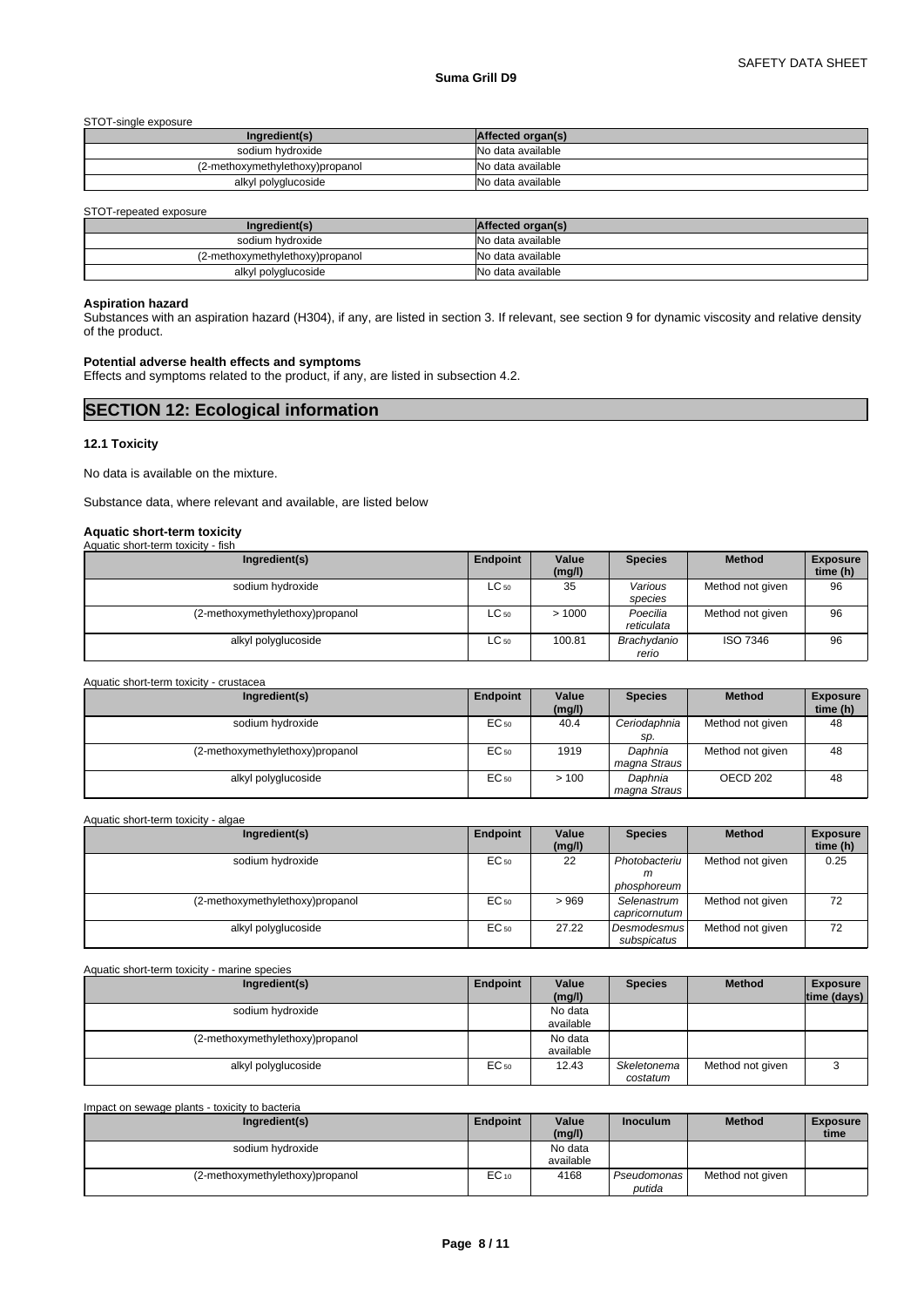| ! polvalucoside<br>alkvl<br>. | $\overline{\phantom{a}}$<br>ہ۔<br>– 10 U<br>__ | 560 | 'seudomonas'<br>120 | Method<br>not giver | $\sim$ $\cdot$<br>6 hour(s) |
|-------------------------------|------------------------------------------------|-----|---------------------|---------------------|-----------------------------|
|                               |                                                |     | putida              |                     |                             |

#### **Aquatic long-term toxicity**

| Aquatic long-term toxicity - fish |             |                      |                      |                     |                         |                         |
|-----------------------------------|-------------|----------------------|----------------------|---------------------|-------------------------|-------------------------|
| Ingredient(s)                     | Endpoint    | Value<br>(mg/l)      | <b>Species</b>       | <b>Method</b>       | <b>Exposure</b><br>time | <b>Effects observed</b> |
| sodium hydroxide                  |             | No data<br>available |                      |                     |                         |                         |
| (2-methoxymethylethoxy)propanol   |             | No data<br>available |                      |                     |                         |                         |
| alkyl polyglucoside               | <b>NOEC</b> |                      | Brachydanio<br>rerio | Method not<br>given | $28 \text{ day}(s)$     |                         |

#### Aquatic long-term toxicity - crustacea

| Ingredient(s)                   | Endpoint    | Value<br>(mg/l)      | <b>Species</b>   | <b>Method</b>       | <b>Exposure</b><br>time | <b>Effects observed</b> |
|---------------------------------|-------------|----------------------|------------------|---------------------|-------------------------|-------------------------|
| sodium hydroxide                |             | No data<br>available |                  |                     |                         |                         |
| (2-methoxymethylethoxy)propanol | <b>NOEC</b> | > 0.5                | Daphnia<br>maqna | Method not<br>given | $22 \text{ day}(s)$     |                         |
| alkyl polyglucoside             | <b>NOEC</b> |                      | Daphnia<br>maqna | OECD <sub>202</sub> | $21$ day(s)             |                         |

#### Aquatic toxicity to other aquatic benthic organisms, including sediment-dwelling organisms, if available:

| Ingredient(s)                   | Endpoint | Value<br>(mg/kg dw<br>sediment) | <b>Species</b> | <b>Method</b> | <b>Exposure</b><br>$ time$ (days) $ $ | <b>Effects observed</b> |
|---------------------------------|----------|---------------------------------|----------------|---------------|---------------------------------------|-------------------------|
| sodium hydroxide                |          | No data<br>available            |                |               |                                       |                         |
| (2-methoxymethylethoxy)propanol |          | No data<br>available            |                |               |                                       |                         |
| alkyl polyglucoside             |          | No data<br>available            |                |               |                                       |                         |

#### **Terrestrial toxicity**

Terrestrial toxicity - soil invertebrates, including earthworms, if available:

Terrestrial toxicity - plants, if available:

Terrestrial toxicity - birds, if available:

Terrestrial toxicity - beneficial insects, if available:

Terrestrial toxicity - soil bacteria, if available:

# **12.2 Persistence and degradability**

# **Abiotic degradation**

Abiotic degradation - photodegradation in air, if available:

| Ingredient(s)                   | <b>Half-life time</b> | Method           | Evaluation              | Remark |
|---------------------------------|-----------------------|------------------|-------------------------|--------|
| sodium hydroxide                | 13 second(s)          | Method not given | Rapidly photodegradable |        |
| (2-methoxymethylethoxy)propanol | day(s)                | Method not given | Rapidly photodegradable |        |

Abiotic degradation - hydrolysis, if available:

Abiotic degradation - other processes, if available:

#### **Biodegradation**

| --------------                              |                 |                      |                                      |                  |                                         |  |  |  |  |
|---------------------------------------------|-----------------|----------------------|--------------------------------------|------------------|-----------------------------------------|--|--|--|--|
| Ready biodegradability - aerobic conditions |                 |                      |                                      |                  |                                         |  |  |  |  |
| Ingredient(s)                               | <b>Inoculum</b> | Analytical<br>method | DT 50                                | <b>Method</b>    | <b>Evaluation</b>                       |  |  |  |  |
| sodium hydroxide                            |                 |                      |                                      |                  | Not applicable (inorganic<br>substance) |  |  |  |  |
| (2-methoxymethylethoxy)propanol             |                 |                      | Oxygen depletion   75 % in 28 day(s) | OECD 301F        | Readily biodegradable                   |  |  |  |  |
| alkyl polyglucoside                         |                 |                      | 59%                                  | <b>OECD 301C</b> | Readily biodegradable                   |  |  |  |  |

Ready biodegradability - anaerobic and marine conditions, if available:

Degradation in relevant environmental compartments, if available:

The surfactant(s) contained in this preparation complies(comply) with the biodegradability criteria as laid down in Regulation (EC) No. 648/2004 on detergents. Data to support this assertion are held at the disposal of the competent authorities of the Member States and will be made available to them, at their direct request or at the request of a detergent manufacturer.

# **12.3 Bioaccumulative potential**<br>Partition coefficient n-octanol/water (log Kow)

| Ingredient(s)    | Value             | <b>Method</b> | Evaluation                | Remark |
|------------------|-------------------|---------------|---------------------------|--------|
| sodium hydroxide | No data available |               | Not relevant.<br>does not |        |
|                  |                   |               | Ibioaccumulate            |        |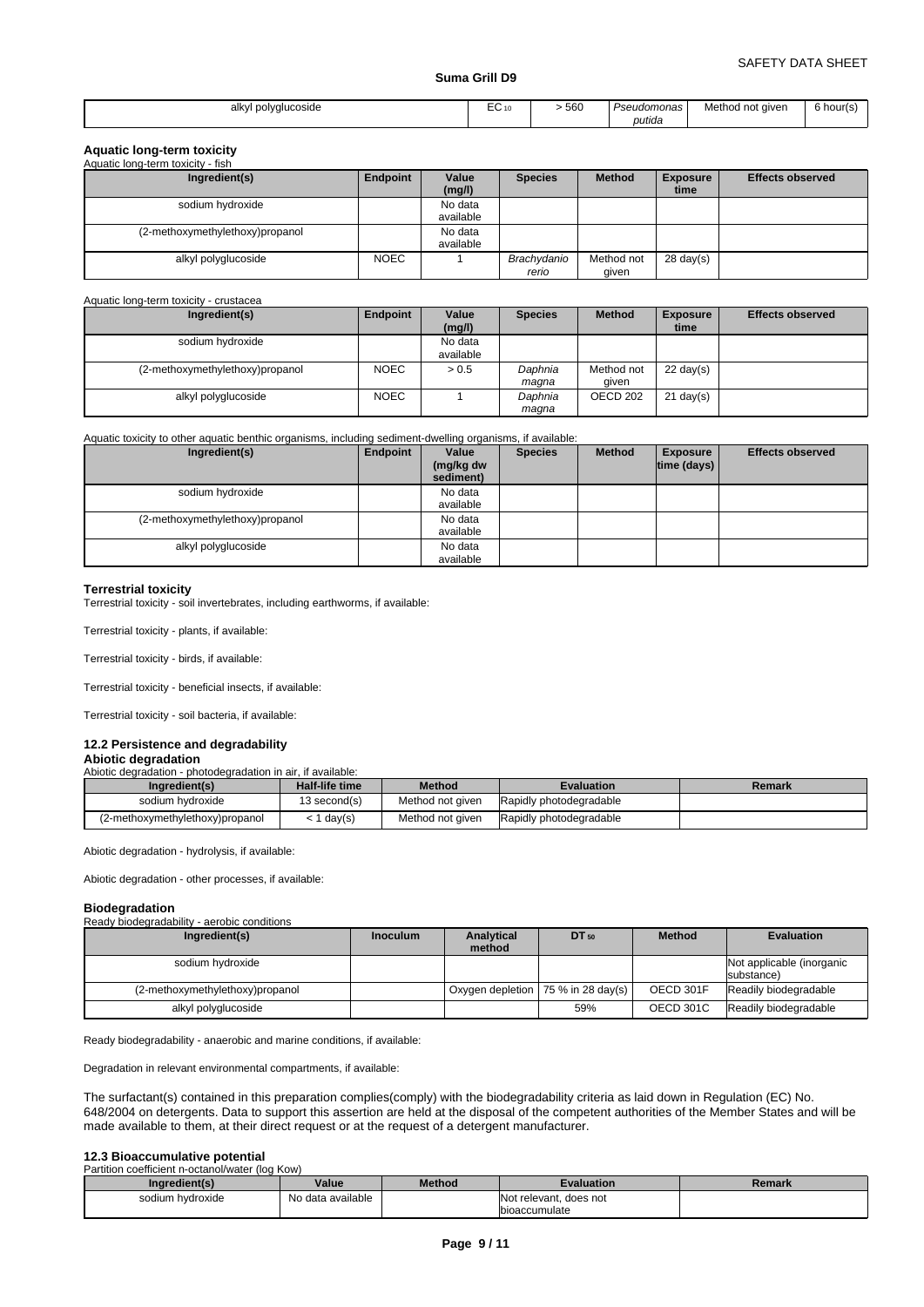| (2-methoxymethylethoxy)propanol | $\mathbf{A}$<br>ו שיו | Method not given | <b>ILow potential for bioaccumulation</b> |  |
|---------------------------------|-----------------------|------------------|-------------------------------------------|--|
| alkvl<br>l polyglucoside        | 0.07                  | Method not given | No bioaccumulation expected               |  |

concentration factor (BCF)

| Ingredient(s)                                          | Value             | <b>Species</b> | <b>Method</b> | <b>Evaluation</b> | Remark |
|--------------------------------------------------------|-------------------|----------------|---------------|-------------------|--------|
| sodium hydroxide                                       | No data available |                |               |                   |        |
| (2-methoxymethylethox) No data available<br>v)propanol |                   |                |               |                   |        |
| alkyl polyglucoside                                    | No data available |                |               |                   |        |

#### **12.4 Mobility in soil**

| Ingredient(s)                   | Adsorption<br>coefficient<br>Log Koc | <b>Desorption</b><br>coefficient<br>Log Koc(des) | <b>Method</b> | Soil/sediment<br>type | <b>Evaluation</b>                         |
|---------------------------------|--------------------------------------|--------------------------------------------------|---------------|-----------------------|-------------------------------------------|
| sodium hydroxide                | l No data available I                |                                                  |               |                       | Mobile in soil                            |
| (2-methoxymethylethoxy)propanol | l No data available I                |                                                  |               |                       | High potential for mobility in  <br>Isoil |
| alkyl polyglucoside             | No data available                    |                                                  |               |                       |                                           |

The concentrated contents or contaminated packaging should be disposed of by a certified handler or according to the site permit. Release of waste to sewers is discouraged. The cleaned packaging

material is suitable for energy recovery or recycling in line with local legislation.

#### **12.5 Results of PBT and vPvB assessment**

Substances that fulfill the criteria for PBT/vPvB, if any, are listed in section 3.

#### **12.6 Other adverse effects**

No other adverse effects known.

# **SECTION 13: Disposal considerations**

Adsorption/Desorption to soil or sediment

#### **13.1 Waste treatment methods Waste from residues / unused products:**

**European Waste Catalogue:** 20 01 15\* - alkalines.

**Empty packaging**

**Recommendation:** Dispose of observing national or local regulations.<br> **Suitable cleaning agents:** Water, if necessary with cleaning agent. Water, if necessary with cleaning agent.

# **SECTION 14: Transport information**



**ADR, RID, ADN, IMO/IMDG, ICAO/IATA** 

- **14.1 UN number:** 1824
- **14.2 UN proper shipping name:** Sodium hydroxide solution
- **14.3 Transport hazard class(es): Class:** 8
	- **Label(s):** 8
- **14.4 Packing group:** II
- **14.5 Environmental hazards: Environmentally hazardous:** No **Marine pollutant:** No
- **14.6 Special precautions for user:** None known.
- **14.7 Transport in bulk according to Annex II of MARPOL 73/78 and the IBC Code:** The product is not transported in bulk tankers.

**Other relevant information: ADR Classification code:** C5 **Tunnel restriction code:** E **Hazard identification number:** 80 **IMO/IMDG EmS:** F-A, S-B

The product has been classified, labelled and packaged in accordance with the requirements of ADR and the provisions of the IMDG Code. Transport regulations include special provisions for certain classes of dangerous goods packed in limited quantities.